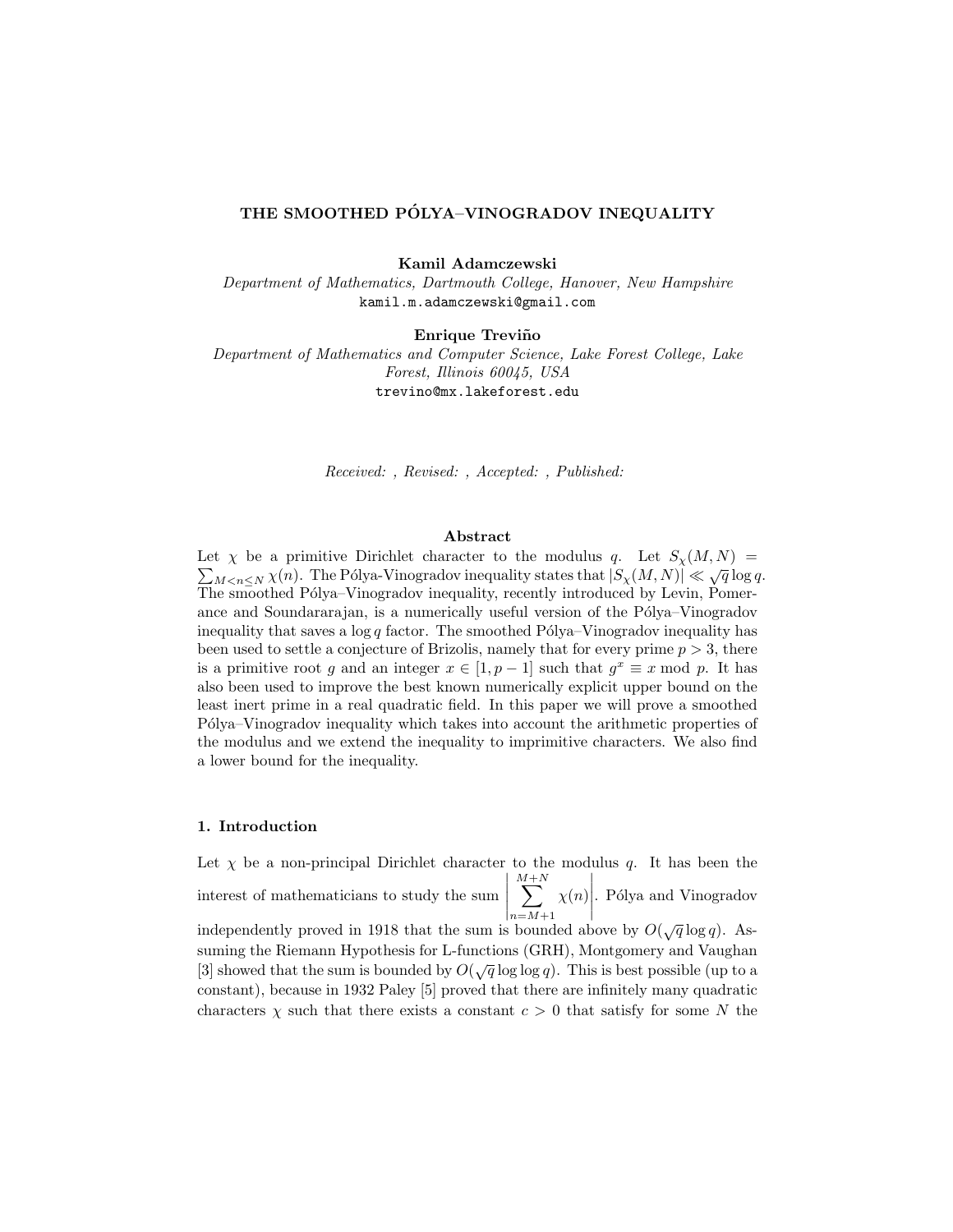INTEGERS: 15 (2015) 2

inequality 
$$
\left| \sum_{n=1}^{N} \chi(n) \right| > c\sqrt{q} \log \log q
$$
.

Recently, in [2], Levin, Pomerance and Soundararajan considered a "smoothed" version of the Pólya–Vinogradov inequality. Instead of considering the character sum over an interval, they consider the following weighted sum

$$
S_{\chi}^*(M,N) := \sum_{M \le n \le M+2N} \chi(n) \left(1 - \left|\frac{n-M}{N} - 1\right|\right).
$$

The theorem they prove is the following:

**Theorem A.** Let  $\chi$  be a primitive Dirichlet character to the modulus  $q > 1$  and let M, N be real numbers with  $0 < N \leq q$ . Then

$$
\left|S^*_\chi(M,N)\right| = \left|\sum_{M \le n \le M+2N} \chi(n) \left(1 - \left|\frac{n-M}{N} - 1\right|\right)\right| \le \sqrt{q} - \frac{N}{\sqrt{q}}.
$$

Levin, Pomerance and Soundararajan used the inequality to prove that for every prime  $p > 3$ , there is a primitive root g and an integer  $x \in [1, p-1]$  such that  $g^x \equiv x \mod p$ , i.e., that the discrete logarithm base g has a fixed point. The second author (see  $[6]$ ) used the smoothed Pólya–Vinogradov inequality to improve an upper bound for the least inert prime in a real quadratic field. The inequality is not new, as it was used by Hua in [1] to improve a bound on the least primitive root mod  $p$ . However, while Hua presented his paper as an introduction of a method with numerous applications, we didn't find other papers that used this technique. Hopefully this paper will help bring this useful method to the spotlight it deserves.

In this paper we will prove several related results. In section 2 we will prove a theorem that takes into account arithmetic information from the modulus  $q$  to give a better upper bound for some ranges of N:

**Theorem 1.** Let  $\chi$  be a primitive character to the modulus  $q > 1$ , let M, N be real numbers with  $0 < N \leq q$  and let m be a divisor of q such that  $1 \leq m \leq \frac{q}{N}$ . Then

$$
\left|\sum_{M\leq n\leq M+2N}\chi(n)\left(1-\left|\frac{n-M}{N}-1\right|\right)\right|\leq \frac{\phi(m)}{m}\sqrt{q}.
$$

We also prove the following theorem which expands the range of  $N$  and will be crucial to extend the inequality to imprimitive characters.

**Theorem 2.** Let  $\chi$  be a primitive character to the modulus  $q > 1$  and let M, N be real numbers with  $N > 0$ . Then,

$$
\left| \sum_{M \le n \le M+2N} \chi(n) \left( 1 - \left| \frac{n-M}{N} - 1 \right| \right) \right| \le \frac{q^{3/2}}{N} \left\{ \frac{N}{q} \right\} \left( 1 - \left\{ \frac{N}{q} \right\} \right). \tag{1}
$$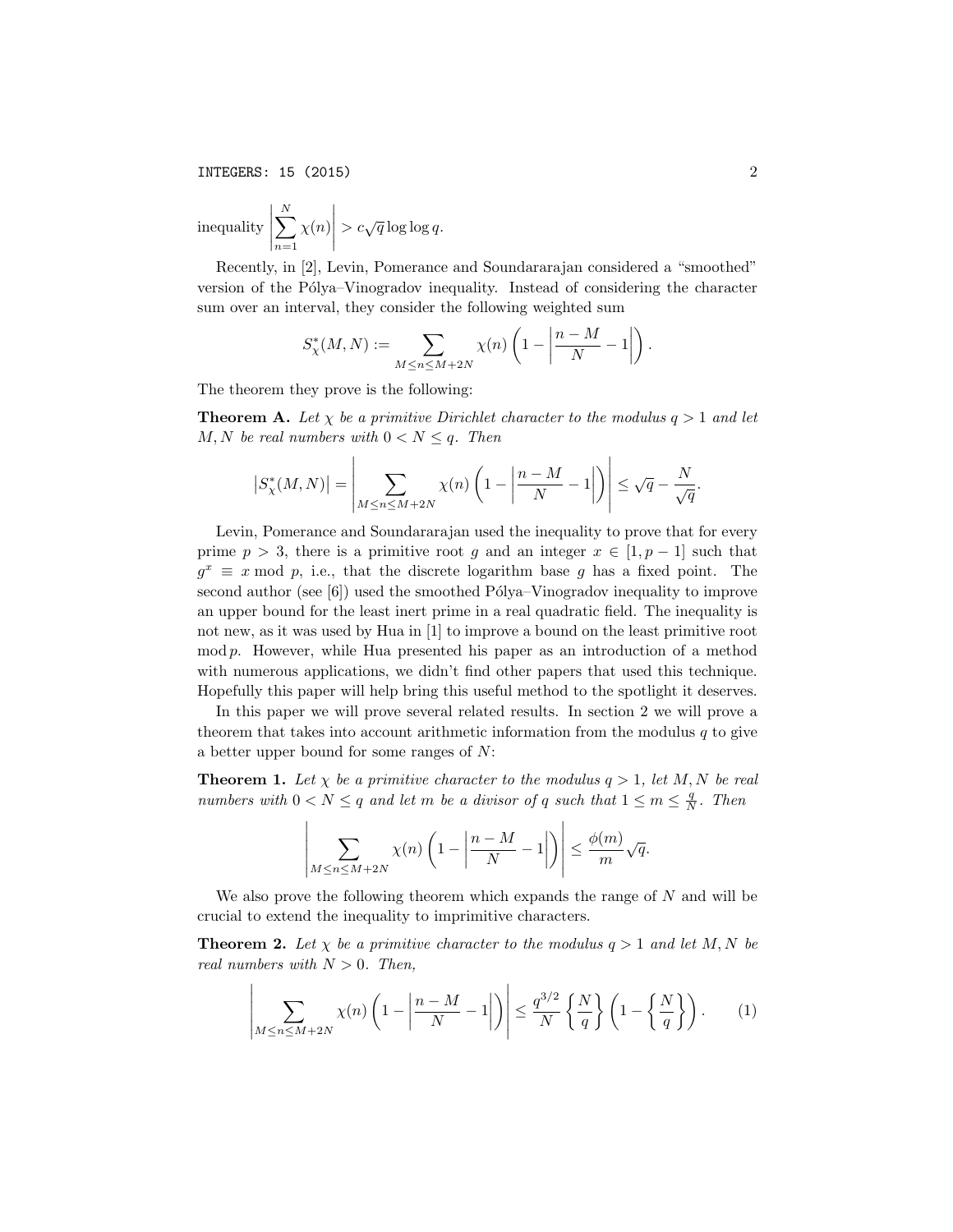In particular,  $|S^*_{\chi}(M,N)| < \sqrt{q}$ .

Remark 1. The theorem was stated without proof as Corollary 3 in [2]. Also note that if  $0 < N < q$ , then  $\left\{ \frac{N}{n} \right\}$  $\overline{q}$  $\Big\} = \frac{N}{\sqrt{2}}$  $\frac{1}{q}$  and therefore Theorem A follows from Theorem 2.

With Theorem 2, we are able to extend the smoothed  $P\'olya-Vinogradov$  inequality for imprimitive characters, namely we prove

**Theorem 3.** Let  $\chi$  be a non-principal Dirichlet character to the modulus  $q > 1$  and let M, N be real numbers with  $N > 0$ . Then,

$$
\left|\sum_{M\leq n\leq M+2N}\chi(n)\left(1-\left|\frac{n-M}{N}-1\right|\right)\right|<\frac{4}{\sqrt{6}}\sqrt{q}.
$$

One of the remarkable things involving the smoothed Pólya–Vinogradov inequality is that it is not very hard to prove and it is a tight inequality, since one can show that there exist M and N such that  $|S^*_{\chi}(M,N)| > c\sqrt{q}$  for some positive constant c and some character  $\chi$  mod q. Indeed, in section 3 we will prove that  $|S^*_{\chi}(M,N)| > \frac{2}{\pi^2} \sqrt{q}$ . The proof was motivated by the proof of Theorem 9.23 in [4]. Finally, in the last section, we show a table computing  $S^*_{\chi}(M, N)$  for many moduli.

#### 2. Upper bound and corollaries

We begin by recreating the proof of Theorem A. We do so because the proofs of Theorem 1 and Theorem 2 branch out from this proof.

Proof of Theorem A. We follow the proof in [2]. Let

$$
H(t) = \max\{0, 1 - |t|\}.
$$

We wish to estimate  $|S^*_{\chi}(M,N)|$ .

Using the identity (see Corollary 9.8 in [4])

$$
\chi(n) = \frac{1}{\tau(\bar{\chi})} \sum_{j=1}^{q} \bar{\chi}(j) e(nj/q),
$$

where  $e(x) := e^{2\pi ix}$  and  $\tau(\chi)$  is the Gauss sum  $\sum_{n=1}^{q}$  $a=1$  $\chi(a)e(a/q)$  , we can deduce  $S^*_{\chi}(M,N) = \frac{1}{\tau(\bar{\chi})}$  $\sum_{ }^{q}$  $j=1$  $\bar{\chi}(j)$   $\sum$ n∈Z  $e(nj/q)H\left(\frac{n-M}{N}\right)$  $\frac{-M}{N} - 1\bigg)$  .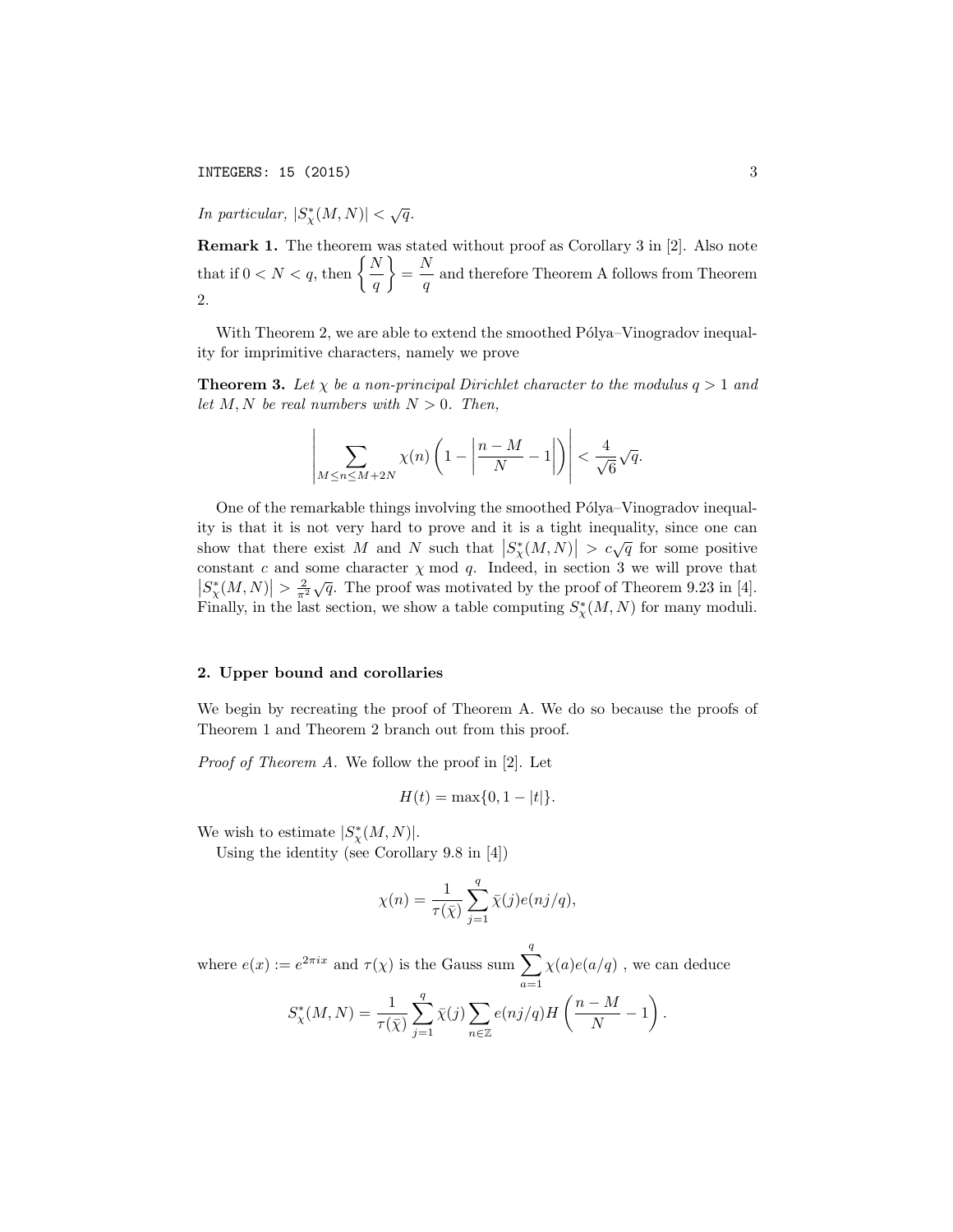The Fourier transform (see Appendix D in  $[4]$ ) of H is

$$
\widehat{H}(s) = \int_{-\infty}^{\infty} H(t)e(-st)dt = \frac{1 - \cos 2\pi s}{2\pi^2 s^2} \text{ when } s \neq 0, \widehat{H}(0) = 1.
$$

Therefore  $\widehat{H}(s)$  is nonnegative for s real. In general, if

$$
f(t) = e(\alpha t)H(\beta t + \gamma),\tag{2}
$$

with  $\beta > 0$ , then

$$
\widehat{f}(s) = \frac{1}{\beta} e\left(\frac{s-\alpha}{\beta}\gamma\right) \widehat{H}\left(\frac{s-\alpha}{\beta}\right). \tag{3}
$$

Using  $\alpha = j/q$ ,  $\beta = 1/N$  and  $\gamma = -M/N - 1$ , then by Poisson summation (see Appendix D in [4]) we get

$$
S_{\chi}^*(M,N) = \frac{N}{\tau(\bar{\chi})} \sum_{j=1}^q \bar{\chi}(j) \sum_{n \in \mathbb{Z}} e\left( -(M+N) \left( n - \frac{j}{q} \right) \right) \hat{H}\left( \left( s - \frac{j}{q} \right) N \right). \tag{4}
$$

Using that  $\chi(q) = 0$ , that  $\widehat{H}$  is nonnegative and that  $|\tau(\bar{\chi})| = \sqrt{q}$  for primitive characters, we have

$$
\left|S^*_\chi(M,N)\right| \leq \frac{N}{\sqrt{q}} \sum_{j=1}^{q-1} \sum_{n \in \mathbb{Z}} \widehat{H}\left(\left(n-\frac{j}{q}\right)N\right) = \frac{N}{\sqrt{q}} \sum_{k \in \mathbb{Z}/q\mathbb{Z}} \widehat{H}\left(\frac{kN}{q}\right).
$$

Therefore

$$
\begin{split} \left| S_{\chi}^*(M,N) \right| &\leq \frac{N}{\sqrt{q}} \left( \sum_{k \in \mathbb{Z}} \hat{H}\left(\frac{kN}{q}\right) - \sum_{k \in \mathbb{Z}} \hat{H}(kN) \right) \\ & = \sqrt{q} \left( \sum_{k \in \mathbb{Z}} \frac{N}{q} \hat{H}\left(\frac{kN}{q}\right) - \frac{N}{q} \sum_{k \in \mathbb{Z}} \hat{H}(kN) \right) \\ & \leq \sqrt{q} \left( \sum_{k \in \mathbb{Z}} \frac{N}{q} \hat{H}\left(\frac{kN}{q}\right) - \frac{N}{q} \hat{H}(0) \right). \end{split}
$$

Using  $\alpha = \gamma = 0$  and  $\beta = \frac{q}{N}$  in (2) and (3) yields that the Fourier transform of  $H\left(\frac{qt}{N}\right)$  is

$$
\frac{1}{\beta}e\left(\frac{s-0}{\beta}\cdot(0)\right)\hat{H}\left(\frac{s-0}{\beta}\right)=\frac{N}{q}\hat{H}\left(\frac{sN}{q}\right).
$$

Therefore, by Poisson summation, we have

$$
\left|S^*_{\chi}(M,N)\right| \le \sqrt{q} \sum_{l \in \mathbb{Z}} H\left(\frac{ql}{N}\right) - \frac{N}{\sqrt{q}} = \sqrt{q}H(0) - \frac{N}{\sqrt{q}} = \sqrt{q} - \frac{N}{\sqrt{q}}.\tag{5}
$$

We used that  $q \geq N$  which implies that for  $l \neq 0$  and  $l \in \mathbb{Z}$ ,  $\left|\frac{q l}{N}\right| \ge \left|\frac{q}{N}\right| \ge 1$  which implies  $H\left(\frac{ql}{N}\right) = 0.$  $\Box$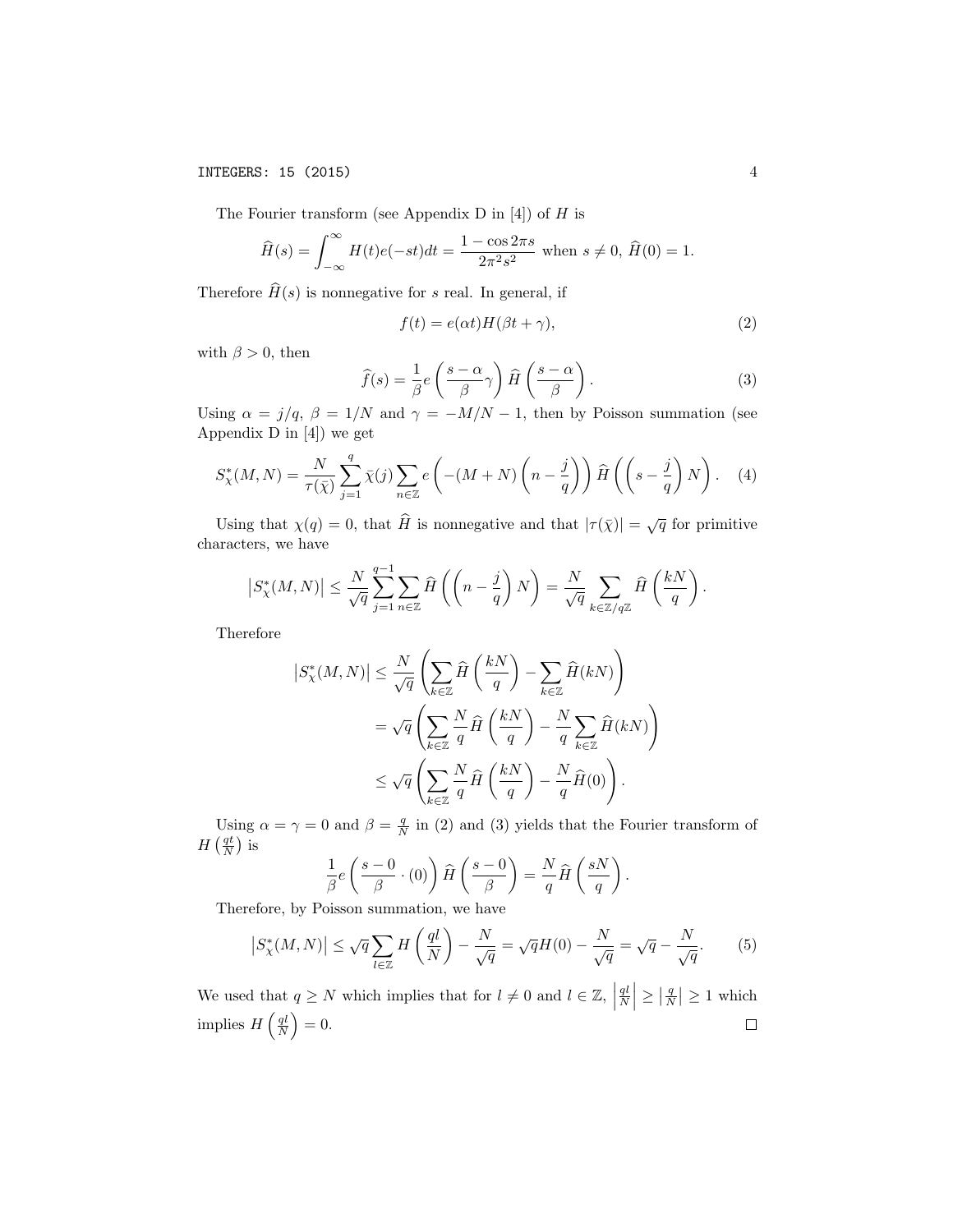Proof of Theorem 1. Following the proof of the previous theorem, we arrive at  $(4)$ . From there, using that if  $(n, m) > 1$  then  $\chi(n) = 0$ , that H is nonnegative, and that From there, using that if  $(n, m) > 1$  then  $\chi(n)$ <br> $|\tau(\bar{\chi})| = \sqrt{q}$  for primitive characters, we have

$$
\left|S_{\chi}^*(M,N)\right| \le \frac{N}{\sqrt{q}} \sum_{\substack{j=1 \ (j,m)=1}}^q \sum_{n \in \mathbb{Z}} \widehat{H}\left(\left(n - \frac{j}{q}\right)N\right) = \frac{N}{\sqrt{q}} \sum_{\substack{k \in \mathbb{Z} \ (k,m)=1}} \widehat{H}\left(\frac{kN}{q}\right). \tag{6}
$$

Using inclusion exclusion we get

$$
\left|S^*_\chi(M,N)\right|\leq \frac{N}{\sqrt{q}}\sum_{d|m}\mu(d)\sum_{k\in\mathbb{Z}}\widehat{H}\left(\frac{kdN}{q}\right)=\sqrt{q}\sum_{d|m}\frac{\mu(d)}{d}\sum_{k\in\mathbb{Z}}\frac{dN}{q}\widehat{H}\left(\frac{kdN}{q}\right).
$$

Since the Fourier transform of  $H\left(\frac{qt}{Nd}\right)$  is  $\frac{dN}{q}\hat{H}\left(\frac{sdN}{q}\right)$ , by Poisson summation

$$
\left|S^*_{\chi}(M,N)\right| \le \sqrt{q} \sum_{d|m} \frac{\mu(d)}{d} \sum_{l \in \mathbb{Z}} H\left(\frac{ql}{Nd}\right) = \sqrt{q} \sum_{d|m} \frac{\mu(d)}{d} H(0) = \frac{\phi(m)}{m} \sqrt{q}.
$$

We used that  $q \geq mN$  which implies that for  $l \neq 0$  and  $l \in \mathbb{Z}$ ,  $\left|\frac{ql}{Nd}\right| \ge \left|\frac{q}{Nm}\right| \ge 1,$ and hence  $H\left(\frac{ql}{Nd}\right)=0.$  $\Box$ 

*Proof of Theorem 2.* In the proof of Theorem A, we only used that  $N \leq q$  in the last inequality of (5). Therefore, from (5), we have

$$
|S_{\chi}^*(M,N)| \leq \sqrt{q} \left( \sum_{l \in \mathbb{Z}} H\left(\frac{ql}{N}\right) - \frac{N}{q} \right).
$$

To get the desired result we need only prove

$$
\sum_{l\in\mathbb{Z}} H\left(\frac{ql}{N}\right) \le \frac{N}{q} + \frac{q}{N} \left\{\frac{N}{q}\right\} \left(1 - \left\{\frac{N}{q}\right\}\right).
$$

Note that  $H\left(\frac{ql}{N}\right) = 0$  for  $|l| > \frac{N}{q}$ . Also  $H\left(\frac{ql}{N}\right) = H\left(\frac{-ql}{N}\right)$ . Using these two facts together with  $H(0) = 1$ , we get

$$
\sum_{l \in \mathbb{Z}} H\left(\frac{ql}{N}\right) = 1 + 2 \sum_{l \leq \frac{N}{q}} H\left(\frac{ql}{N}\right) = 1 + 2 \sum_{l \leq \frac{N}{q}} \left(1 - \frac{ql}{N}\right).
$$

Therefore

$$
\sum_{l\in\mathbb{Z}} H\left(\frac{ql}{N}\right) = 1 + 2\left\lfloor\frac{N}{q}\right\rfloor - \frac{2q}{N} \sum_{l\leq\frac{N}{q}} l = 1 + 2\left\lfloor\frac{N}{q}\right\rfloor - \frac{q}{N}\left(\left\lfloor\frac{N}{q}\right\rfloor\right)\left(\left\lfloor\frac{N}{q}\right\rfloor + 1\right).
$$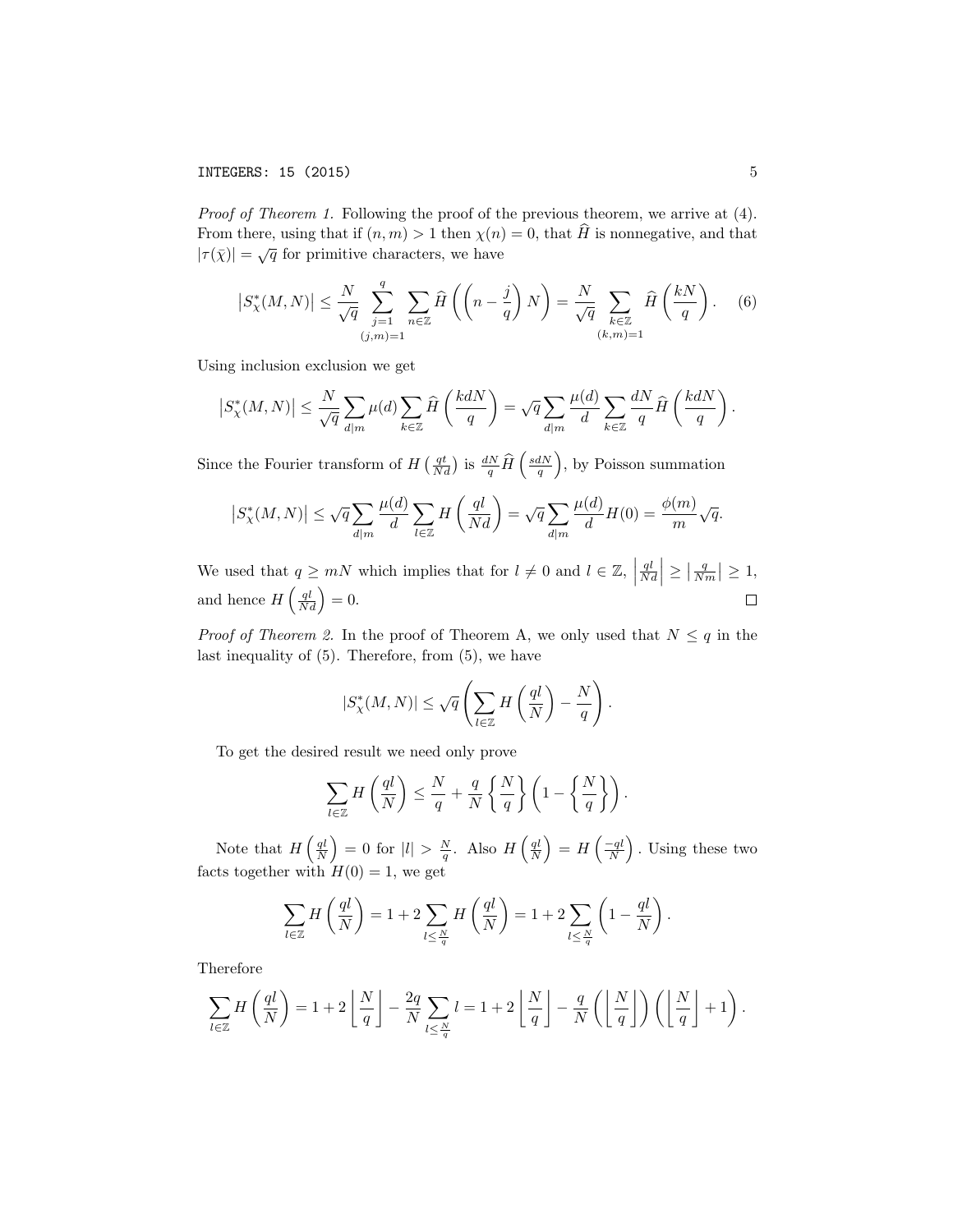INTEGERS: 15 (2015) 6

Letting 
$$
\theta = \frac{N}{q}
$$
 and using that  $\frac{N}{q} = \left\lfloor \frac{N}{q} \right\rfloor + \theta$ , we get  
\n
$$
\sum_{l \in \mathbb{Z}} H\left(\frac{ql}{N}\right) = 1 + \frac{2N}{q} - 2\theta - \frac{q}{N} \left(\frac{N^2}{q^2} + \frac{N}{q}(1 - 2\theta) - \theta(1 - \theta)\right)
$$
\n
$$
= \frac{2N}{q} + 1 - 2\theta - \frac{N}{q} - (1 - 2\theta) + \frac{q}{N}\theta(1 - \theta) = \frac{N}{q} + \frac{q}{N}\theta(1 - \theta).
$$

Therefore (1) is true. Once we have (1), we can conclude that  $|S^*_{\chi}(M,N)| < \sqrt{q}$ . Indeed, if  $N < q$ , then

$$
S_{\chi}^*(M,N) \le \frac{q^{3/2}}{N} \left\{ \frac{N}{q} \right\} \left( 1 - \left\{ \frac{N}{q} \right\} \right) = \sqrt{q} - \frac{N}{\sqrt{q}} < \sqrt{q};
$$

and if  $N \geq q$ , we have

$$
S^*_{\chi}(M,N) \le \frac{q^{3/2}}{N} \left\{ \frac{N}{q} \right\} \left( 1 - \left\{ \frac{N}{q} \right\} \right) \le \frac{q^{3/2}}{4N} \le \frac{\sqrt{q}}{4} < \sqrt{q}.
$$

We finish the section with the proof of Theorem 3 :

Proof of Theorem 3. In this proof, we follow the ideas used in [4] (page 307) to extend the Pólya–Vinogradov inequality from primitive characters to general characters.

Let  $\chi$  be induced by a primitive character  $\chi^*$  of modulus  $d > 1$ . This is possible since  $\chi$  is non-principal. In the case that  $\chi$  is primitive, then  $\chi^* = \chi$ . Letting  $\chi_0$ be the principal character mod q, we have that  $\chi = \chi^* \chi_0$ . Therefore  $\chi(n) = \chi^*(n)$ for *n* an integer coprime to *q*, and  $\chi(n) = 0$  otherwise.

Let r be the product of primes that divide q but not d. Then when  $(n, r) > 1$ , we have  $\chi(n) = 0$ . If  $(n, r) = 1$ , then  $\chi(n) = \chi^*(n)$ . Therefore

$$
\sum_{n=M}^{M+2N} \chi(n) \left( 1 - \left| \frac{n-M}{N} - 1 \right| \right) = \sum_{\substack{M \le n \le M+2N \\ (n,r)=1}} \chi^*(n) \left( 1 - \left| \frac{n-M}{N} - 1 \right| \right)
$$
  
= 
$$
\sum_{M \le n \le M+2N} \chi^*(n) \left( 1 - \left| \frac{n-M}{N} - 1 \right| \right) \sum_{k|(n,r)} \mu(k)
$$
  
= 
$$
\sum_{k|r} \mu(k) \sum_{\substack{M \le n \le M+2N \\ k|n}} \chi^*(n) \left( 1 - \left| \frac{n-M}{N} - 1 \right| \right).
$$

Now, writing  $n = km$  and using that  $\chi^*$  is totally multiplicative, we get

$$
\sum_{k|r} \mu(k) \chi^*(k) \sum_{\frac{M}{k} \le m \le \frac{M+2N}{k}} \chi^*(m) \left(1 - \left|\frac{m - \frac{M}{k}}{\frac{N}{k}} - 1\right|\right) = \sum_{k|r} \mu(k) \chi^*(k) S_{\chi^*} \left(\frac{M}{k}, \frac{N}{k}\right).
$$

 $\Box$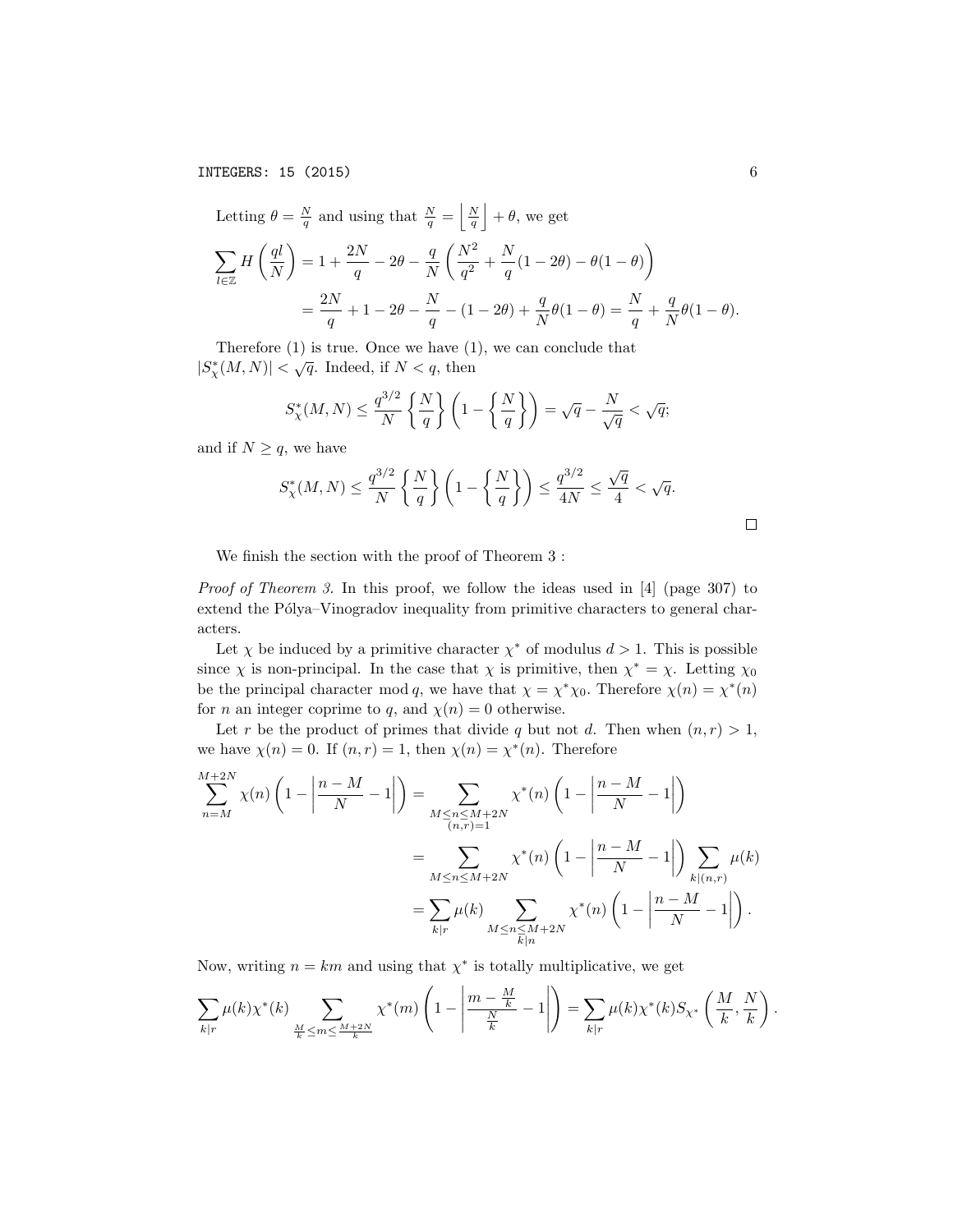By Theorem 2,  $|S_{\chi^*}(M/k, N/k)| <$ √ d. Hence, taking absolute value, we have

$$
|S^*_{\chi}(M,N)| < \sum_{k|r} \sqrt{d} = 2^{\omega(r)} \sqrt{d} \le 2^{\omega(r)} \sqrt{\frac{q}{r}}.\tag{7}
$$

Since  $2^{\omega(r)}$  is a multiplicative function, and for  $p \geq 5$ ,  $2 < \sqrt{p}$ , we have

$$
\frac{2^{\omega(r)}}{\sqrt{r}} = \prod_{p|r} \frac{2}{\sqrt{p}} \le \frac{2}{\sqrt{2}} \times \frac{2}{\sqrt{3}} = \frac{4}{\sqrt{6}}.
$$
 (8)

Combining (7) with (8) yields the desired result.

# 3. Lower bound

**Theorem 4.** Let  $\chi$  be a primitive character to the modulus  $q > 1$  and let M, N be positive integers. Then

$$
S_2(N) := \max_{1 \le M \le q} \left| \sum_{n=M}^{M+2N} \chi(n) \left( 1 - \left| \frac{n-M}{N} - 1 \right| \right) \right| \ge \frac{1}{N\sqrt{q}} \frac{\left( \sin \frac{\pi N}{q} \right)^2}{\left( \sin \frac{\pi}{q} \right)^2} \tag{9}
$$

Proof. Let

$$
S_3(N) := \sum_{M=1}^{q} e\left(\frac{M}{q}\right) \sum_{n=M}^{M+2N} \chi(n) \left(1 - \left|\frac{n-M}{N} - 1\right|\right),
$$

and note that

$$
|S_3(N)| \le \sum_{M=1}^q \left| \sum_{n=M}^{M+2N} \chi(n) \left( 1 - \left| \frac{n-M}{N} - 1 \right| \right) \right|
$$
  
 
$$
\le q \max_{1 \le M \le q} \left| \sum_{n=M}^{M+2N} \chi(n) \left( 1 - \left| \frac{n-M}{N} - 1 \right| \right) \right| = qS_2(N).
$$

Therefore we can focus on  $S_3(N)$ .

$$
S_3(N) = \sum_{M=1}^{q} e\left(\frac{M}{q}\right) \sum_{n=M}^{M+2N} \chi(n) \left(1 - \left|\frac{n-M}{N} - 1\right|\right)
$$
  
= 
$$
\sum_{n=0}^{2N} \sum_{M=1}^{q} e\left(\frac{M}{q}\right) \chi(n+M) \left(1 - \left|\frac{n}{N} - 1\right|\right).
$$

 $\Box$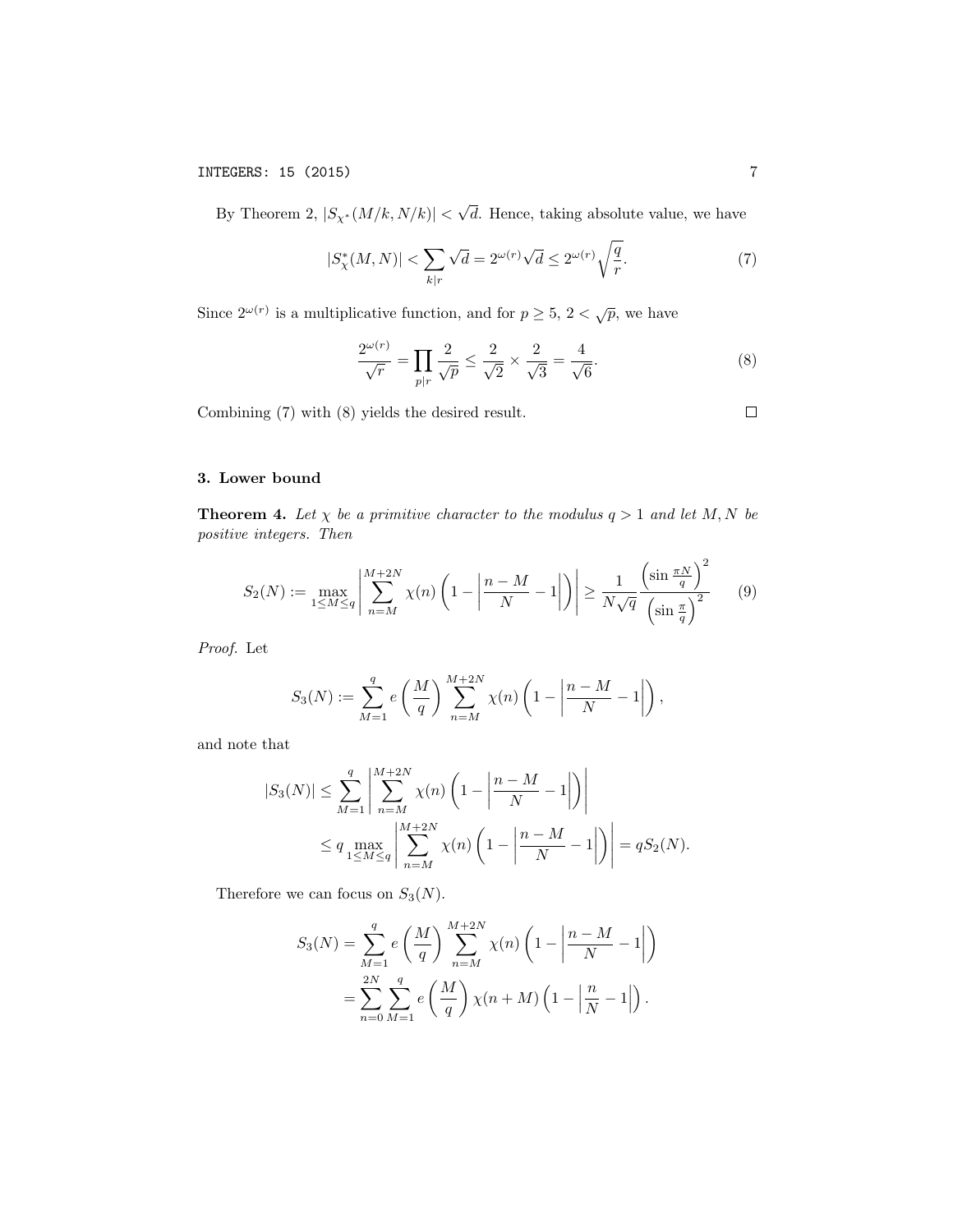Now we can do a change of variable, to go from  $M$  to  $L - n$ :

$$
S_3(N) = \sum_{n=0}^{2N} \sum_{L=1}^{q} e\left(\frac{L-n}{q}\right) \chi(L) \left(1 - \left|\frac{n}{N} - 1\right|\right)
$$
  
= 
$$
\sum_{n=0}^{2N} e\left(-\frac{n}{q}\right) \left(1 - \left|\frac{n}{N} - 1\right|\right) \sum_{L=1}^{q} e\left(\frac{L}{q}\right) \chi(L).
$$

Therefore,

$$
S_3(N) = \tau(\chi) \sum_{n=0}^{2N} e\left(-\frac{n}{q}\right) \left(1 - \left|\frac{n}{N} - 1\right|\right) = \tau(\chi) S_4(N).
$$

Now it's time to work on  $S_4(N)$ :

$$
S_4(N) = \sum_{n=0}^{2N} e\left(-\frac{n}{q}\right) \left(1 - \left|\frac{n}{N} - 1\right|\right) = \sum_{n=0}^{N} e\left(-\frac{n}{q}\right) \frac{n}{N} + \sum_{n=N+1}^{2n} e\left(-\frac{n}{q}\right) \left(2 - \frac{n}{N}\right).
$$

By making the change of variable  $m = 2N - n$ , we get

$$
S_4(N) = \frac{1}{N} \sum_{n=0}^{N} e\left(-\frac{n}{q}\right) n + \frac{e\left(-\frac{2N}{q}\right)}{N} \sum_{m=0}^{N-1} e\left(\frac{m}{q}\right) m.
$$

Using the identity

$$
\sum_{n=0}^{N} nx^{n} = x \frac{Nx^{N+1} - (N+1)x^{N} + 1}{(x-1)^{2}} = \frac{Nx^{N+1} - (N+1)x^{N} + 1}{(x^{1/2} - x^{-1/2})^{2}},
$$

with  $x = e(\alpha)$  and  $\alpha = -\frac{1}{q}$ , we get

$$
S_4(N) = \frac{1}{N} \frac{Ne\left((N+1)\alpha\right) - (N+1)e\left(N\alpha\right) + 1}{\left(e\left(\frac{\alpha}{2}\right) - e\left(-\frac{\alpha}{2}\right)\right)^2} + \frac{e\left(2N\alpha\right)\left(N-1\right)e\left(-N\alpha\right) - Ne\left(-(N-1)\alpha\right) + 1}{\left(e\left(-\frac{\alpha}{2}\right) - e\left(\frac{\alpha}{2}\right)\right)^2}.
$$

Therefore, by taking common denominator and multiplying out, we get that  $S_4({\cal N})$  equals

$$
\frac{Ne\left((N+1)\alpha\right)-(N+1)e\left(N\alpha\right)+1+(N-1)e(N\alpha)-Ne((N+1)\alpha)+e(2N\alpha)}{N\left(e\left(\frac{\alpha}{2}\right)-e\left(-\frac{\alpha}{2}\right)\right)^2},
$$

which equals

$$
\frac{e(2N\alpha) - 2e(N\alpha) + 1}{N\left(e\left(\frac{\alpha}{2}\right) - e\left(-\frac{\alpha}{2}\right)\right)^2} = \frac{e(N\alpha)}{N} \frac{\left(e\left(\frac{N\alpha}{2}\right) - e\left(-\frac{N\alpha}{2}\right)\right)^2}{\left(e\left(\frac{\alpha}{2}\right) - e\left(-\frac{\alpha}{2}\right)\right)^2} = \frac{e(N\alpha)}{N} \frac{\left(\sin N\pi\alpha\right)^2}{\left(\sin \pi\alpha\right)^2}.
$$
\n(10)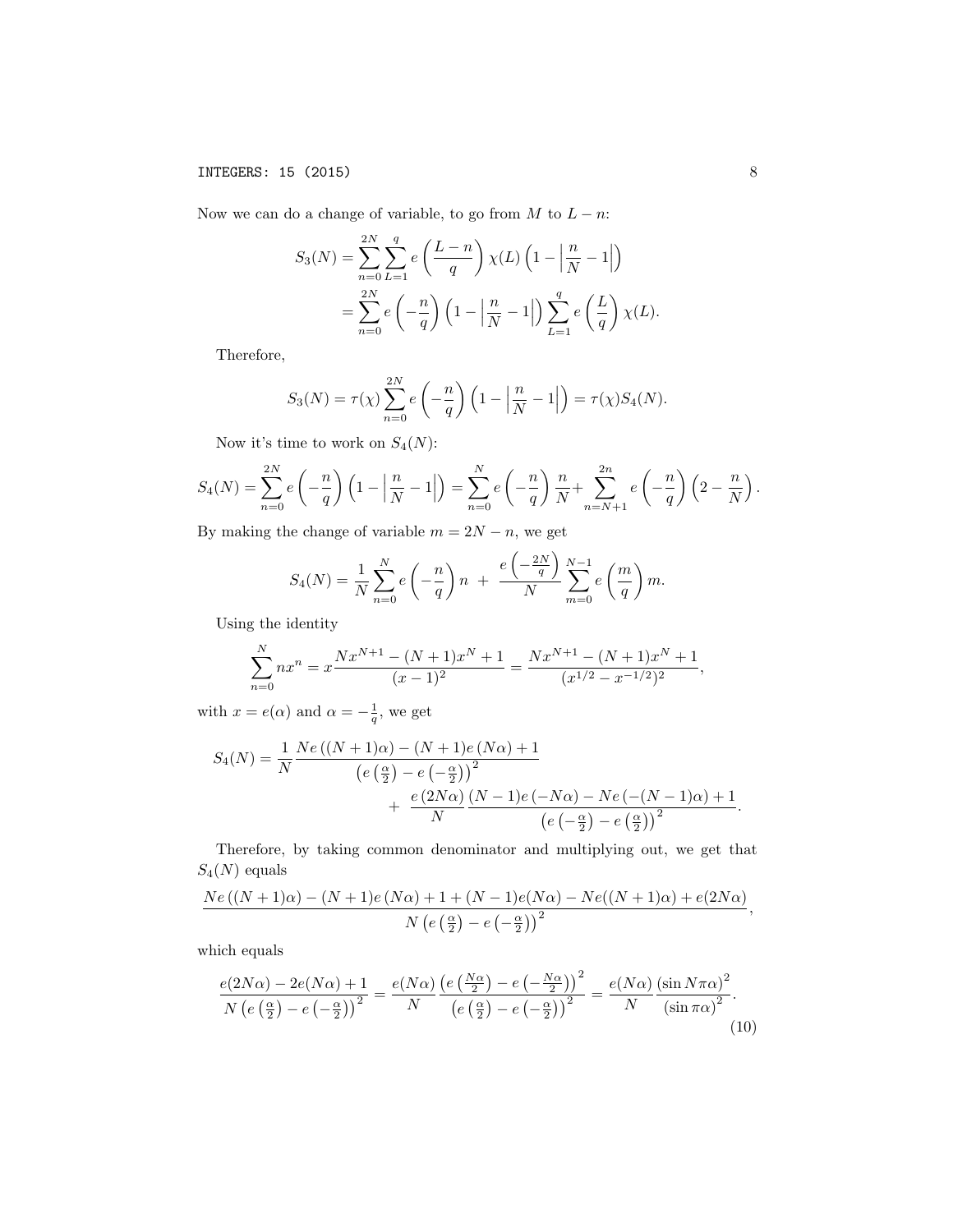From earlier we know,  $qS_2(N) \geq |S_3(N)| = |\tau(\chi)||S_4(N)|$ . Using  $|\tau(\chi)| = \sqrt{q}$ , that  $|e(x)| = 1$  and (10) yields the theorem.

Now we are ready to prove our main lower bound result.

**Corollary 1.** Let  $\chi$  be a primitive character to the modulus  $q > 1$  and let M, N be positive integers. Then

$$
\max_{M,N} \left| \sum_{n=M}^{M+2N} \chi(n) \left( 1 - \left| \frac{n-M}{N} - 1 \right| \right) \right| \ge \frac{2}{\pi^2} \sqrt{q}.
$$

*Proof.* If q is even, let  $N = \frac{q}{2}$ . Therefore (9) becomes

$$
S_2(N) \ge \frac{1}{N\sqrt{q}} \frac{\left(\sin \frac{\pi N}{q}\right)^2}{\left(\sin \frac{\pi}{q}\right)^2} = \frac{2}{q\sqrt{q}} \frac{1}{\left(\sin \frac{\pi}{q}\right)^2} \ge \frac{2}{\pi^2} \sqrt{q}.
$$

The last inequality comes from  $\frac{1}{\sin x} \geq \frac{1}{x}$ .

If q is odd, let  $N = \frac{q-1}{2}$ , then

$$
S_2(N) \ge \frac{1}{N\sqrt{q}} \frac{\left(\sin \frac{\pi N}{q}\right)^2}{\left(\sin \frac{\pi}{q}\right)^2} = \frac{2}{(q-1)\sqrt{q}} \frac{\left(\cos \frac{\pi}{2q}\right)^2}{\left(\sin \frac{\pi}{q}\right)^2}.
$$

From this and  $\sin \frac{\pi}{q} = 2 \sin \frac{\pi}{2q} \cos \frac{\pi}{2q}$ , we get

$$
S_2(N) \ge \frac{2}{4(q-1)\sqrt{q}} \frac{1}{\left(\sin \frac{\pi}{2q}\right)^2} \ge \frac{2}{\pi^2} \frac{q}{q-1} \sqrt{q} > \frac{2}{\pi^2} \sqrt{q}.
$$

**Remark 2.** If we consider  $N = \frac{q}{3}$  for  $3 \mid q$ ,  $N = \frac{q-1}{3}$  for  $q \equiv 1 \pmod{3}$  and  $N = \frac{q-2}{3}$  for  $q \equiv 2 \pmod{3}$ , then we can improve the constant from  $\frac{2}{\pi^2} \approx 0.202642$  to  $\frac{9}{\sqrt[3]{4\pi^2}} \approx 0.227973$ . With N around  $\frac{2q}{5}$  the constant improves a bit more to  $\frac{5(5+\sqrt{5})}{16\pi^2} \approx$ 0.229115. The optimal value for N under this technique is around  $N = .371q$  where the constant is approximately 0.230651.

### 4. Numerics

Let  $\chi$  be a Dirichlet character mod q and let

$$
F(\chi) = \max_{M, 2N \in \mathbb{Z}} \frac{|S_{\chi}^*(M, N)|}{\sqrt{q}}.
$$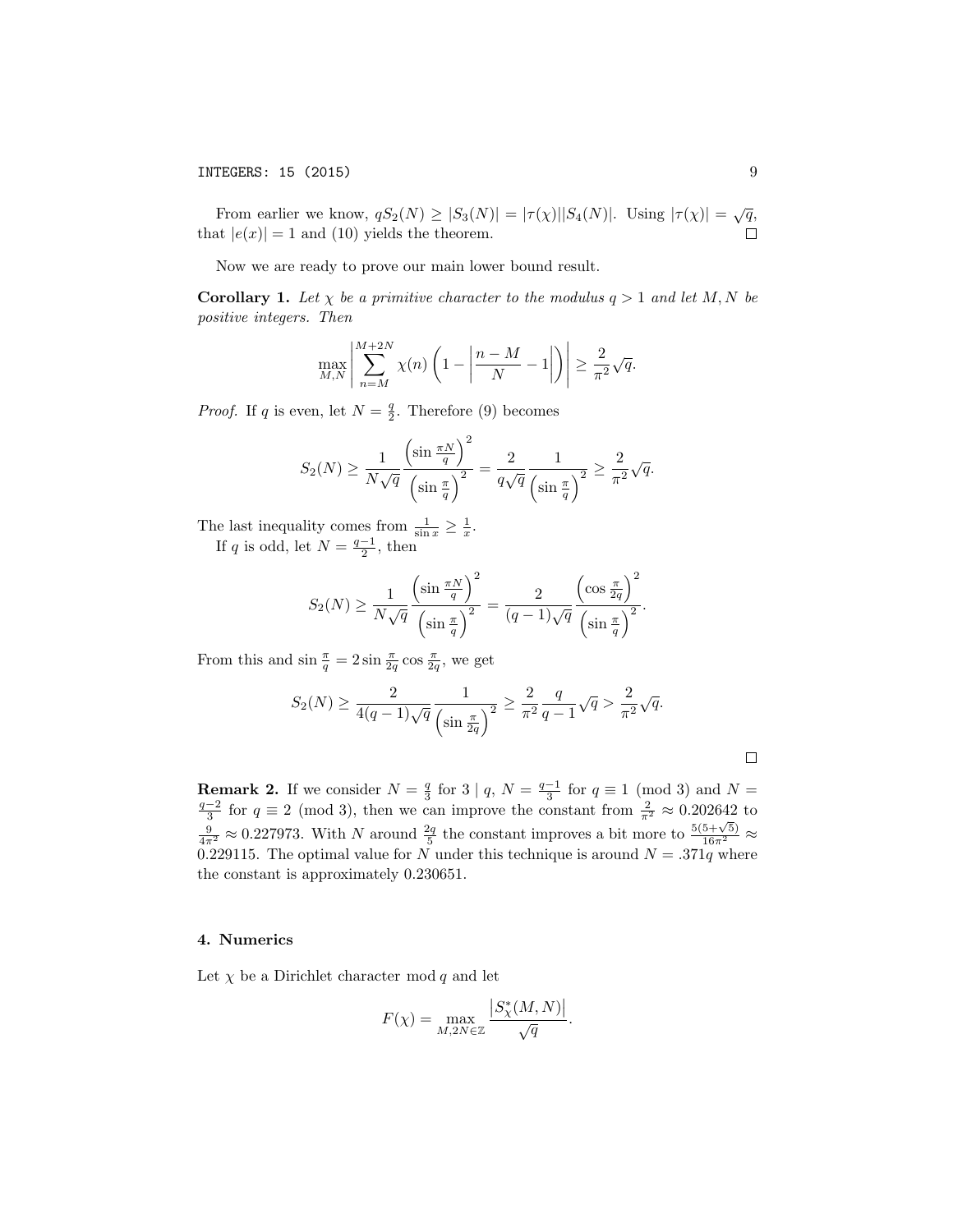Note that  $F(\chi)$  exists because  $|S_{\chi}(M,N)|/\sqrt{q}$  is a bounded continuous function, periodic in M and going to 0 as  $N \to \infty$  (by Theorem 2). In the previous sections we gave upper and lower bounds for  $F(\chi)$ . Indeed  $\frac{2}{\pi^2} \leq F(\chi) < 1$ . Now, let

$$
G(q) = \max_{\chi} F(\chi),
$$

and

$$
H(q) = \min_{\chi} F(\chi),
$$

where the max and the min range over primitive characters  $mod q$ . By writing a program in Java we created the following table of values for  $G(q)$  and  $H(q)$  which show that there's room for improvement in the upper and lower bounds, for example it seems  $\frac{2}{5}$  <  $F(q)$  <  $\frac{4}{5}$ . The reason a program could be written to find  $G(q)$  and  $H(q)$  even though M and N range through all integers is that the periodicity of  $\chi$  mod q allows us to restrict ourselves to  $0 \leq M < q$  and  $M \leq 2N < M + q$  with  $M, 2N \in \mathbb{N}$ .

## Acknowledgements

We would like to thank Carl Pomerance for his useful comments regarding this paper and his encouragement.

### References

- [1] Loo-Keng Hua, On the least primitive root of a prime, Bull. Amer. Math. Soc. 48 (1942), 726–730. MR 0007399 (4,130e)
- [2] M. Levin, C. Pomerance, and K. Soundararajan, Fixed points for discrete logarithms, Algorithmic number theory, Lecture Notes in Comput. Sci., vol. 6197, 2010, pp. 6–15.
- [3] H. L. Montgomery and R. C. Vaughan, Exponential sums with multiplicative coefficients, Invent. Math. 43 (1977), no. 1, 69–82. MR 0457371 (56  $\#15579$ )
- [4] Hugh L. Montgomery and Robert C. Vaughan, Multiplicative number theory. I. Classical theory, Cambridge Studies in Advanced Mathematics, vol. 97, Cambridge University Press, Cambridge, 2007. MR 2378655 (2009b:11001)
- [5] R.E.A.C. Paley, A theorem on characters, J. Lond. Math. Soc. 7 (1932), 28–32.
- [6] Enrique Treviño, *The least inert prime in a real quadratic field*, Math. Comp. 81 (2012), no. 279, 1777–1797.